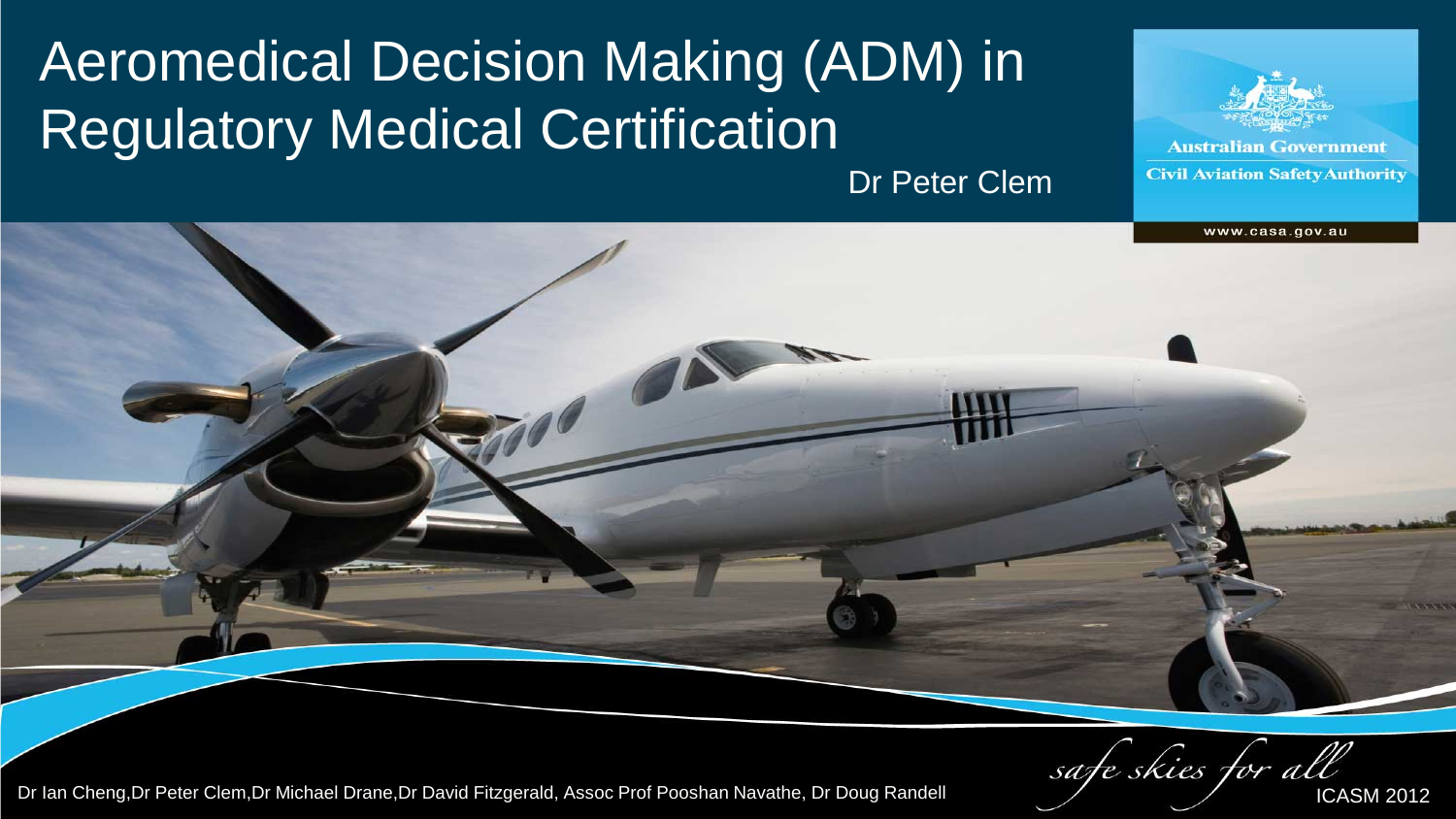# Unique structure





 $C<sub>1</sub>$ AVIATION SAFETY AUTHORITY VIL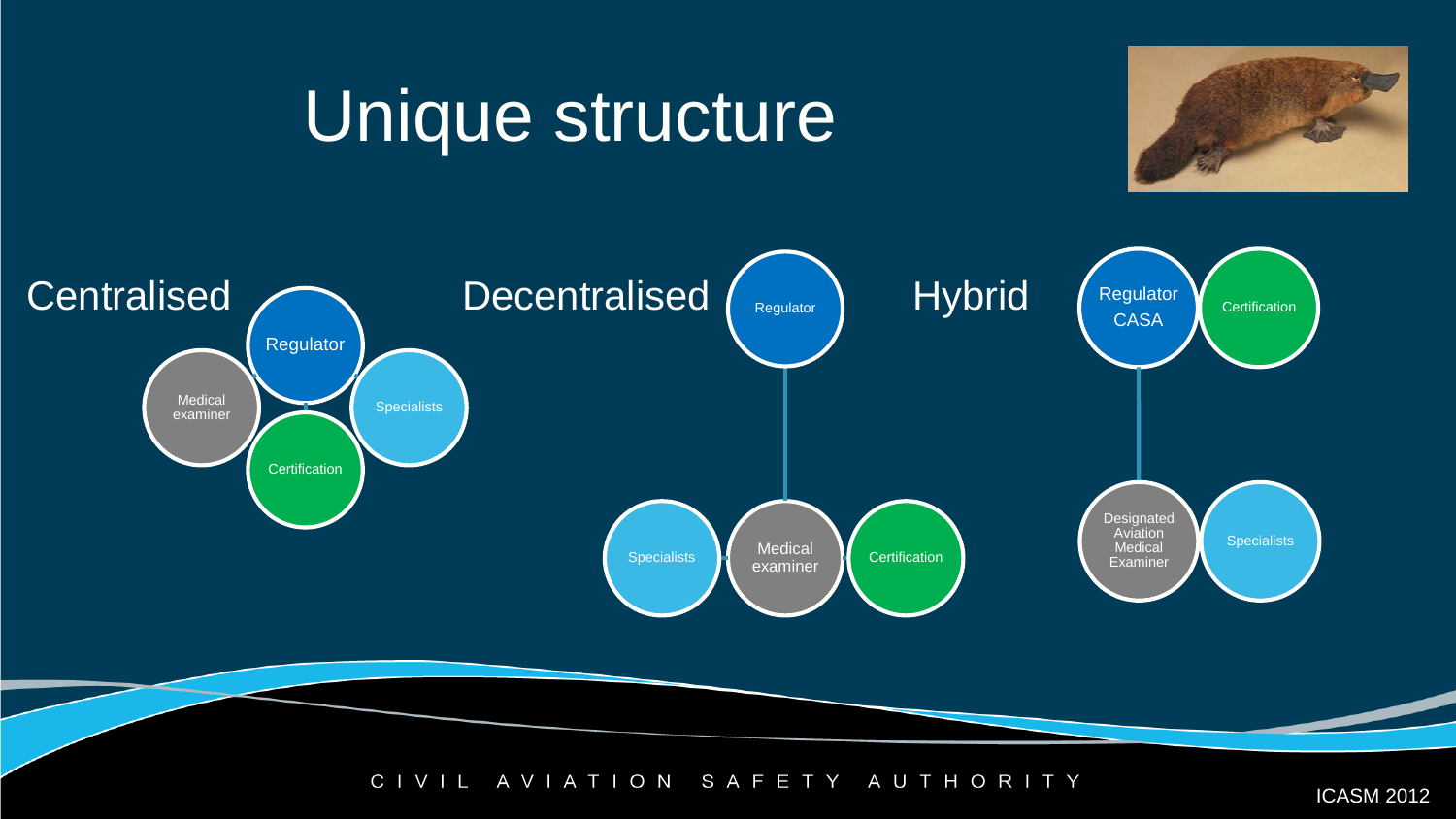#### Aeromedical Decision Making as practised by the Civil Aviation Safety Authority (CASA)

1. Reptilian brain 2. Limbic system 3. Neocortex



1. Regulatory assessment 2. Objective risk assessment 3. Evidence-based risk management paradigm

Evolution designed brain / decision making

TION SAFETY AUTH  $\circ$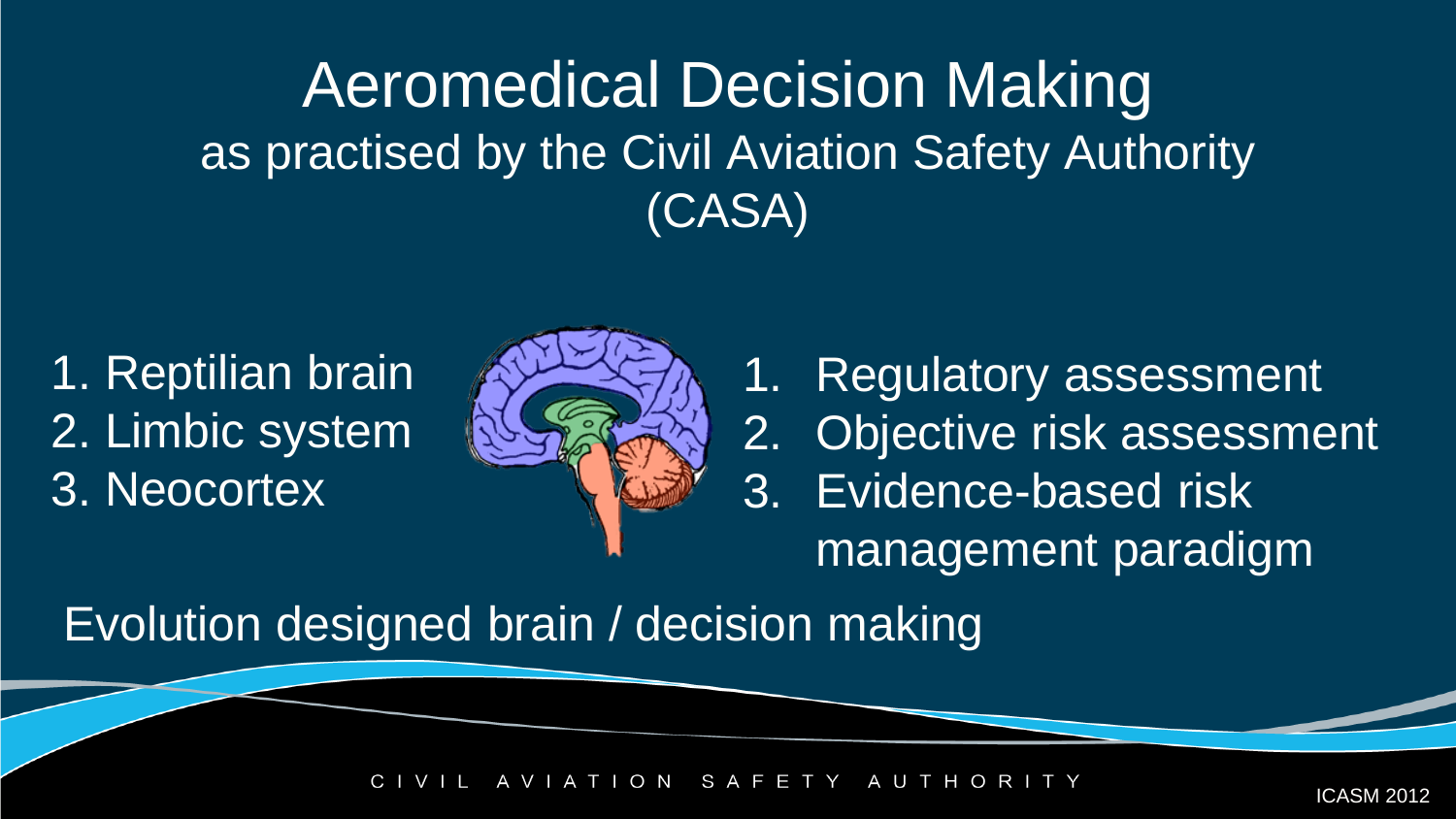- **1911 to the present day**
- **IF In exercising its powers and performing its** functions, CASA must regard the safety of air navigation as the most important consideration.

 $O$  N S A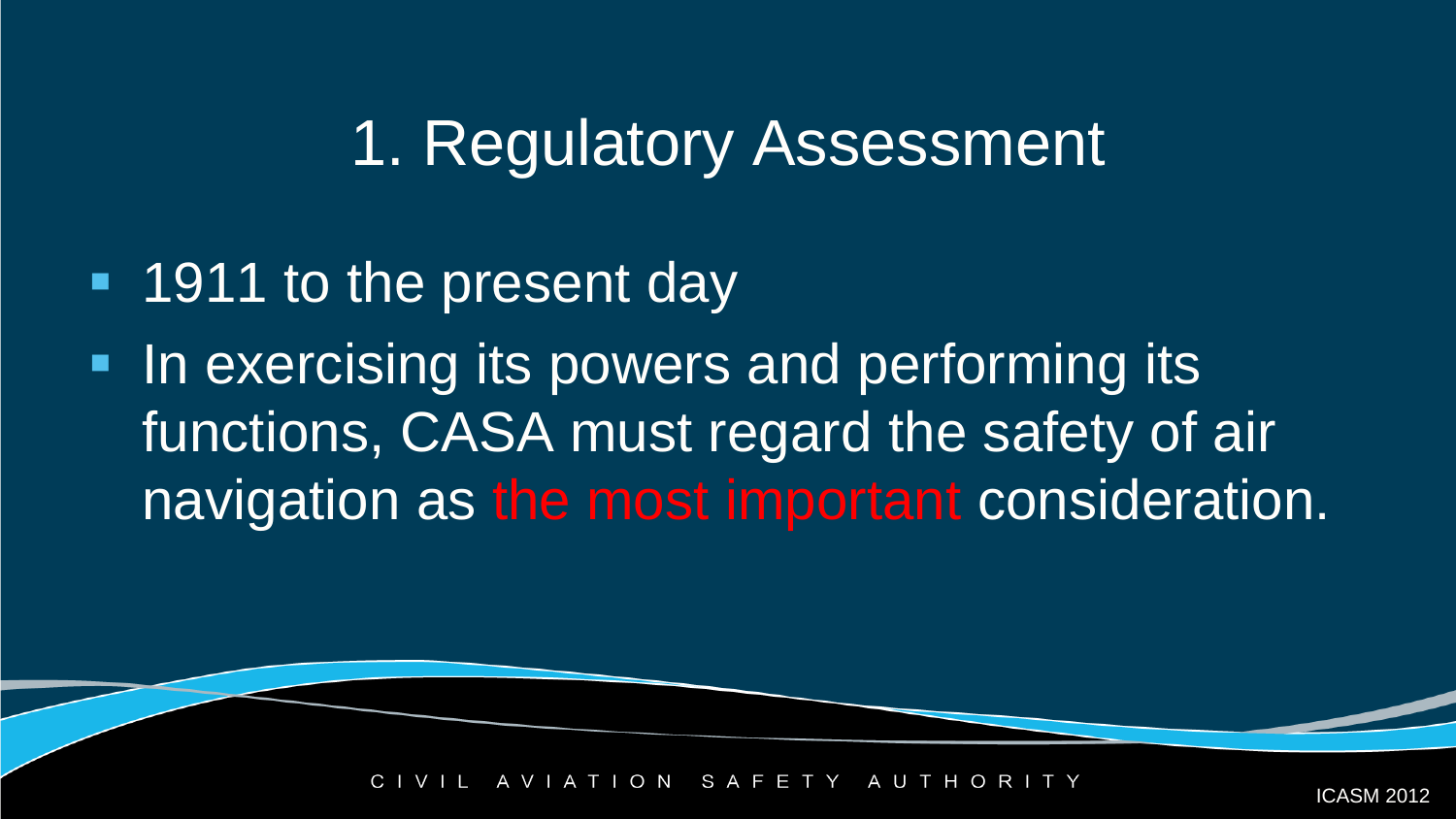#### CASR Part 67

Word picture descriptions of acceptable standards for Mental fitness, Nervous system, Cardiovascular system, Respiratory system, Alimentary system, Reticuloendothelial system etc, etc.

> $I$  O N SAFETY AU.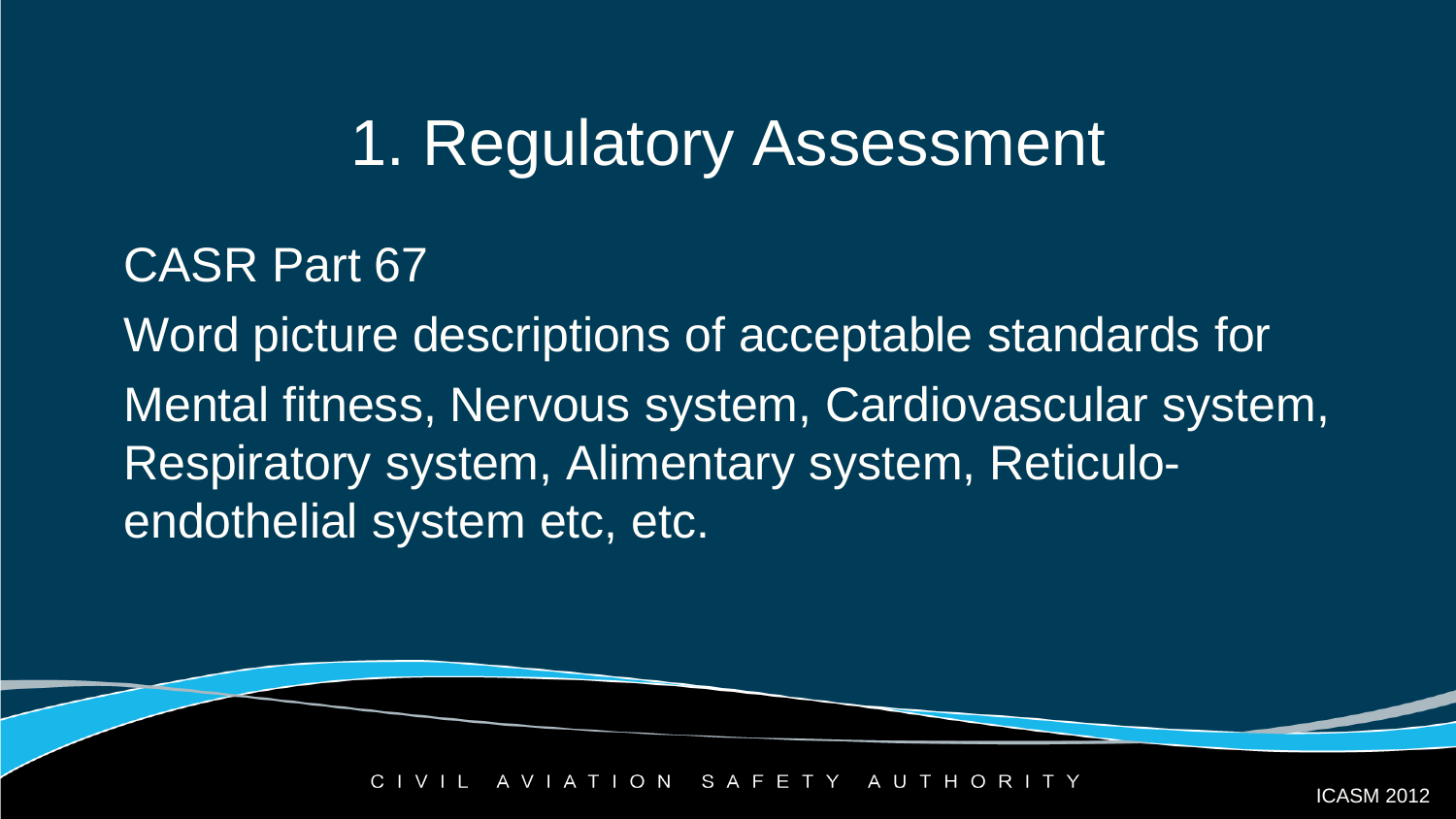- Polygon of certainty
- "meets the standard"

TION SAFETY  $\mathsf{C}$ AUTHORITY AVIA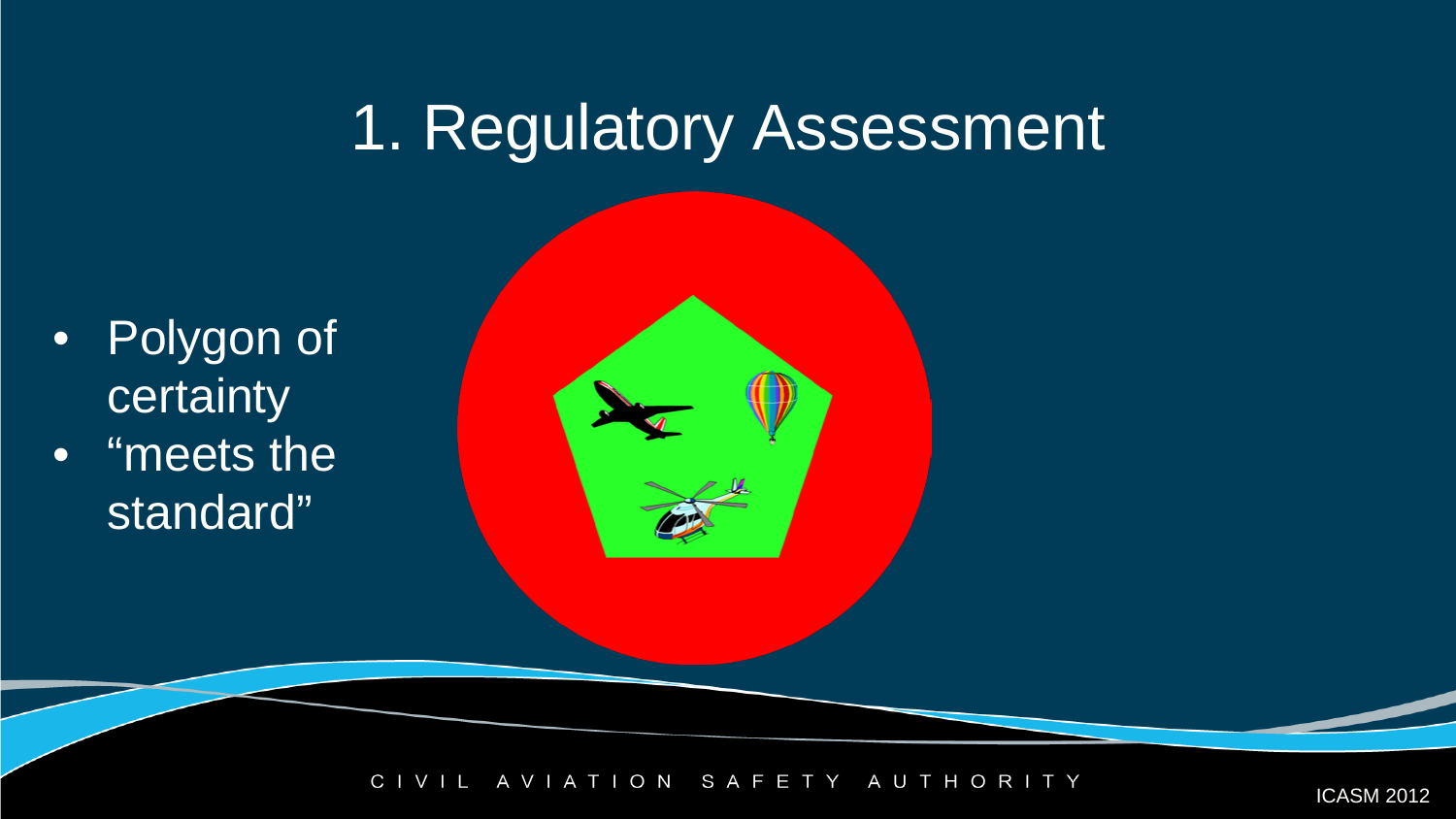

CIVIL AVIATION SAFETY AUTHORITY ICASM 2012

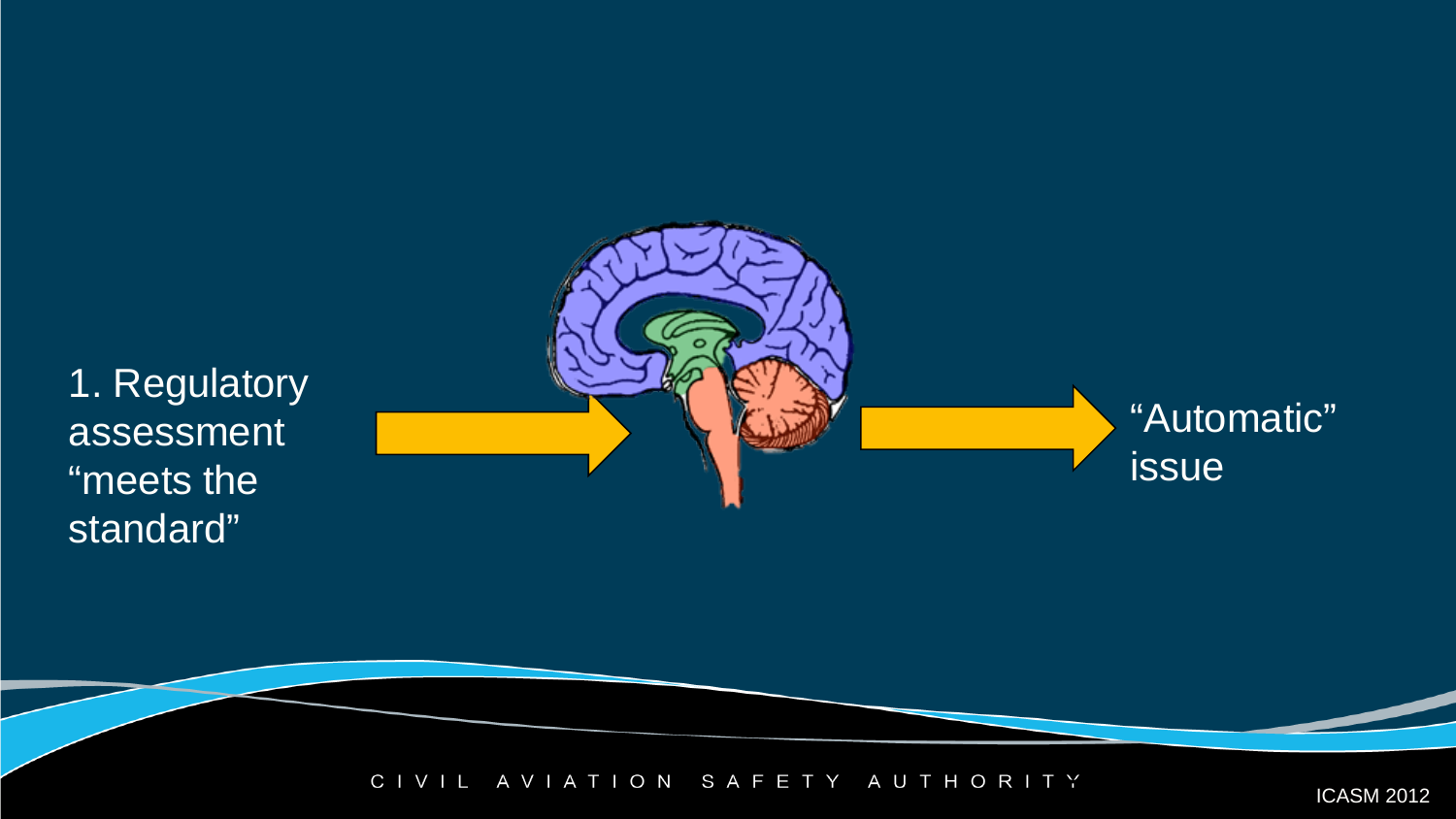

- Major limitation safe but too exclusive
- **Flexibility provisions**
- **ICAO Chapter 6 and CASA CASR 67.180**
- if the applicant does not meet that medical standard the extent to which he or she does not meet the standard is not likely to endanger the safety of air navigation

ICASM 2012

**Civil Aviation Safety Authorit** 

O N S A F 2 AU T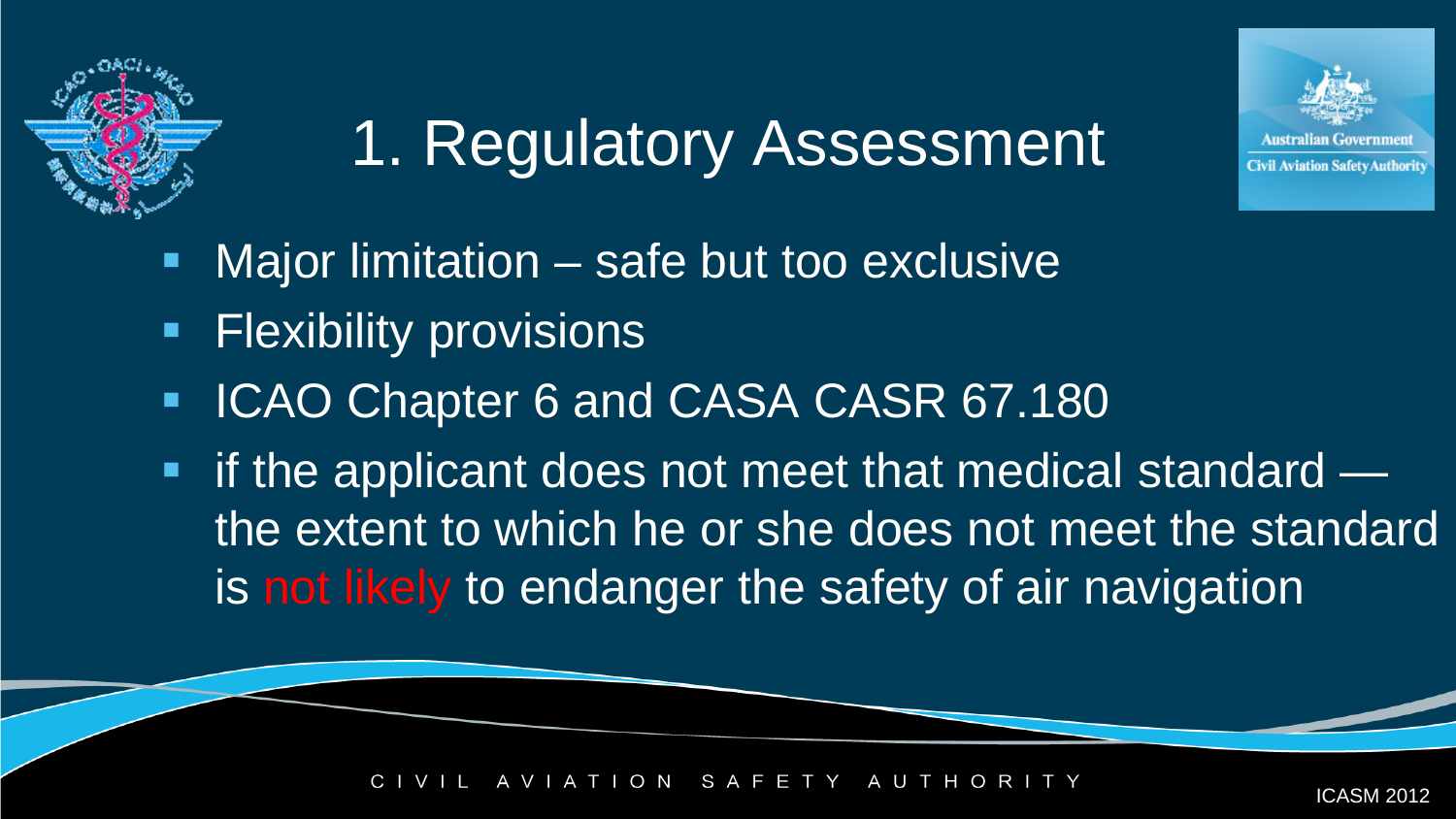• How to safely move beyond the boundaries ?

> ION SAFETY  $\mathsf{C}$ AUTHORI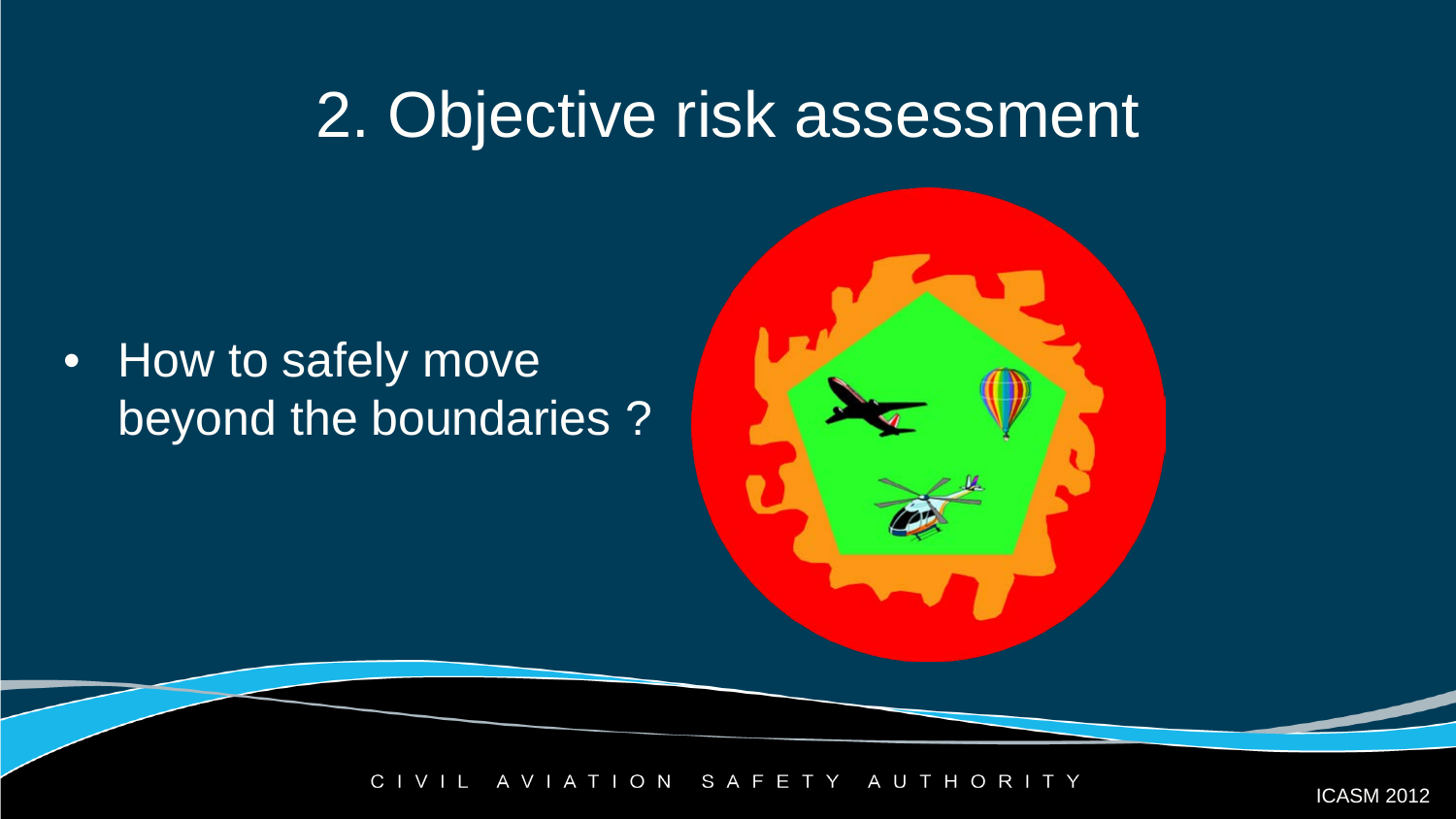- 1973 Anderson 44<sup>th</sup> Annual Scientific Meeting of the Aerospace Medical Association
- Combined aeromedical experience with engineering knowledge to derive the 1% rule



O N S A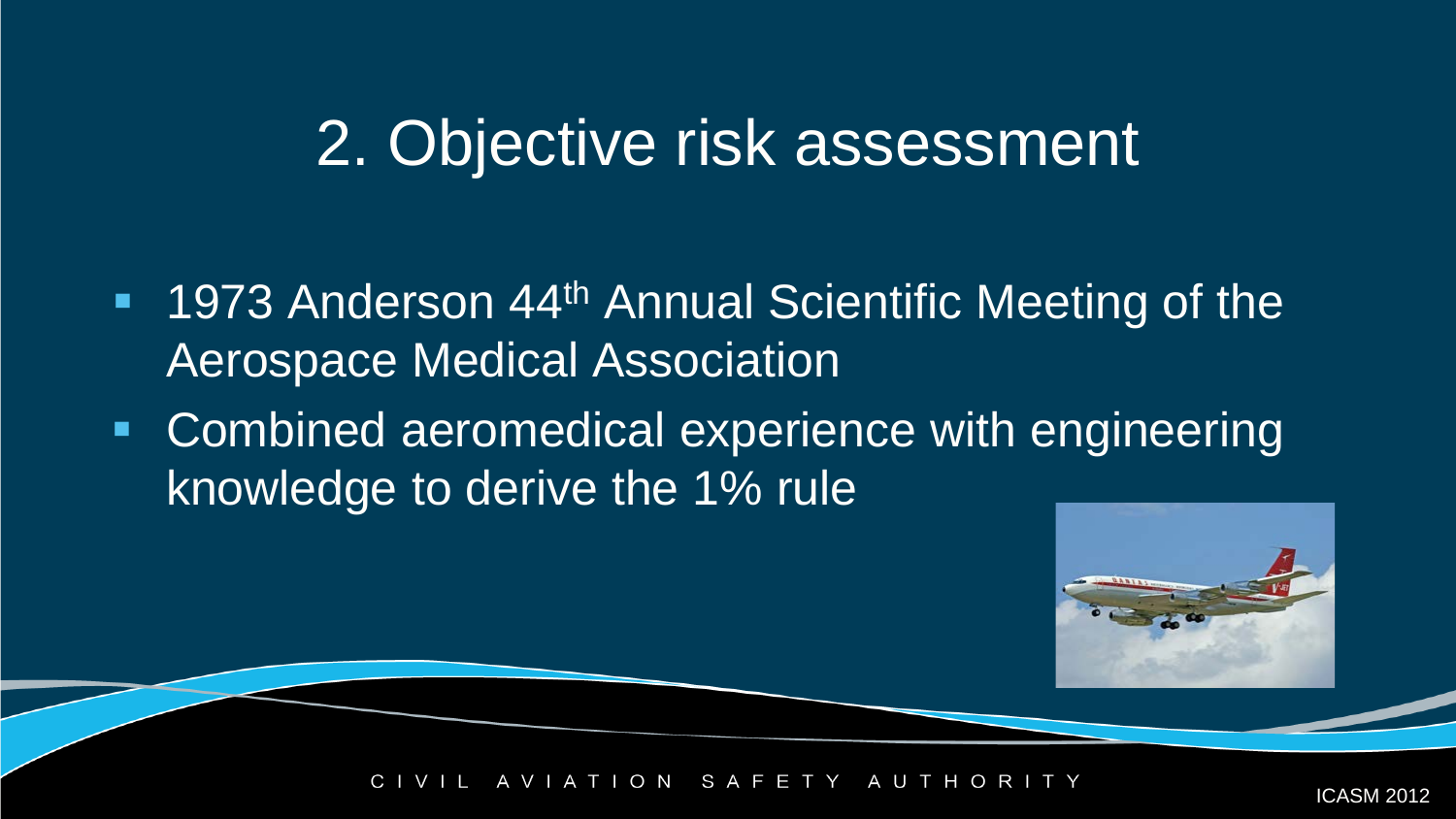CASA applies the following thresholds

- Class 1 medical certificate is 1% for unconditional certification
- Class 2 medical certificate is 2% for unconditional certification

 $O$  N SAFETY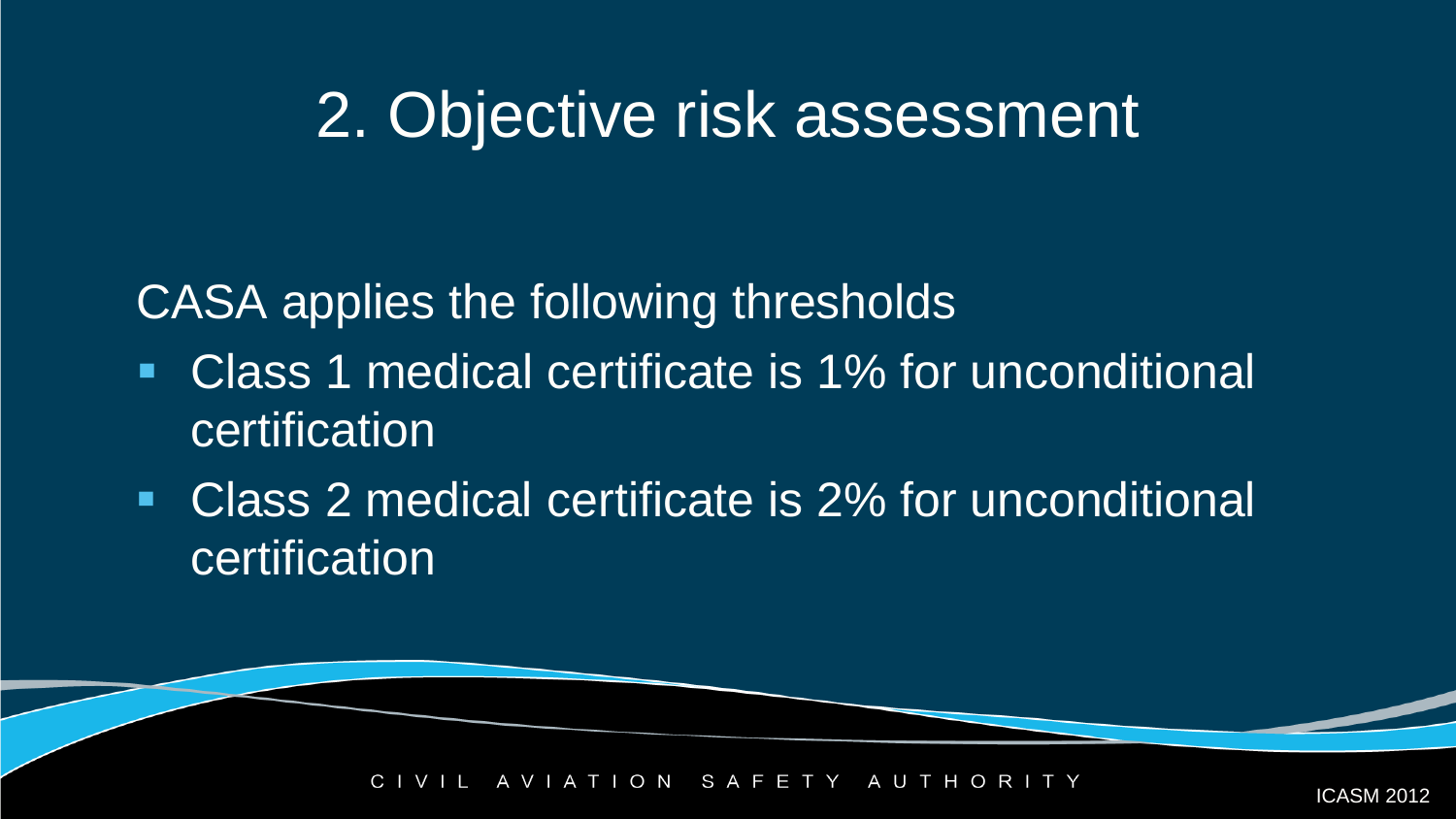#### **Issue**

2. Objective risk assessment acceptable

1. Regulatory assessment "does not meet the standard"



A VIATION SAFETY AUTHORITY ICASM 2012  $C<sub>1</sub>$ VIL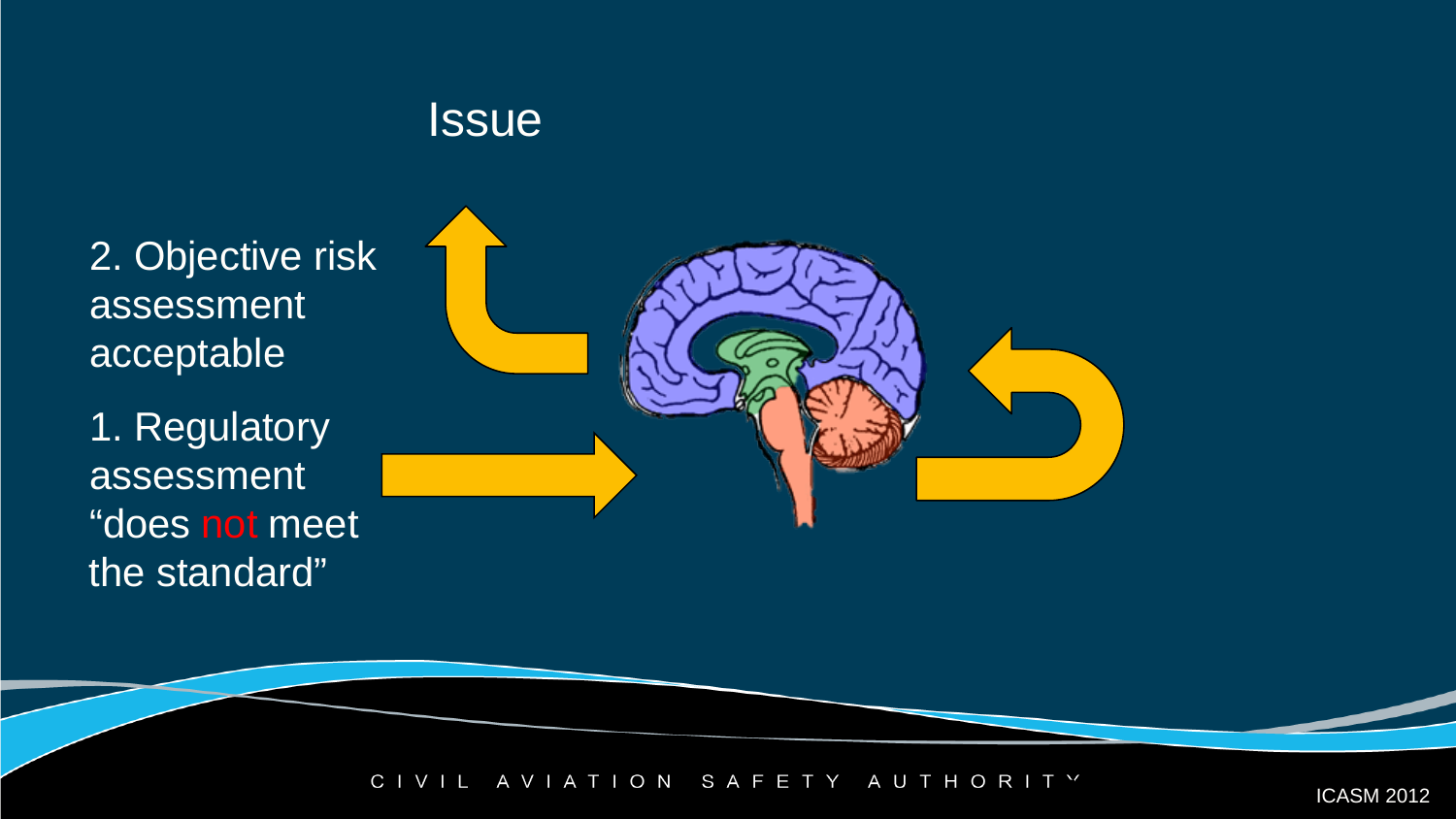## 3. Evidence-based risk management paradigm

- **Improvement on objective assessment 1% paradigm**
- **Evidence-based aeromedicine**
- **Risk management systems**

S A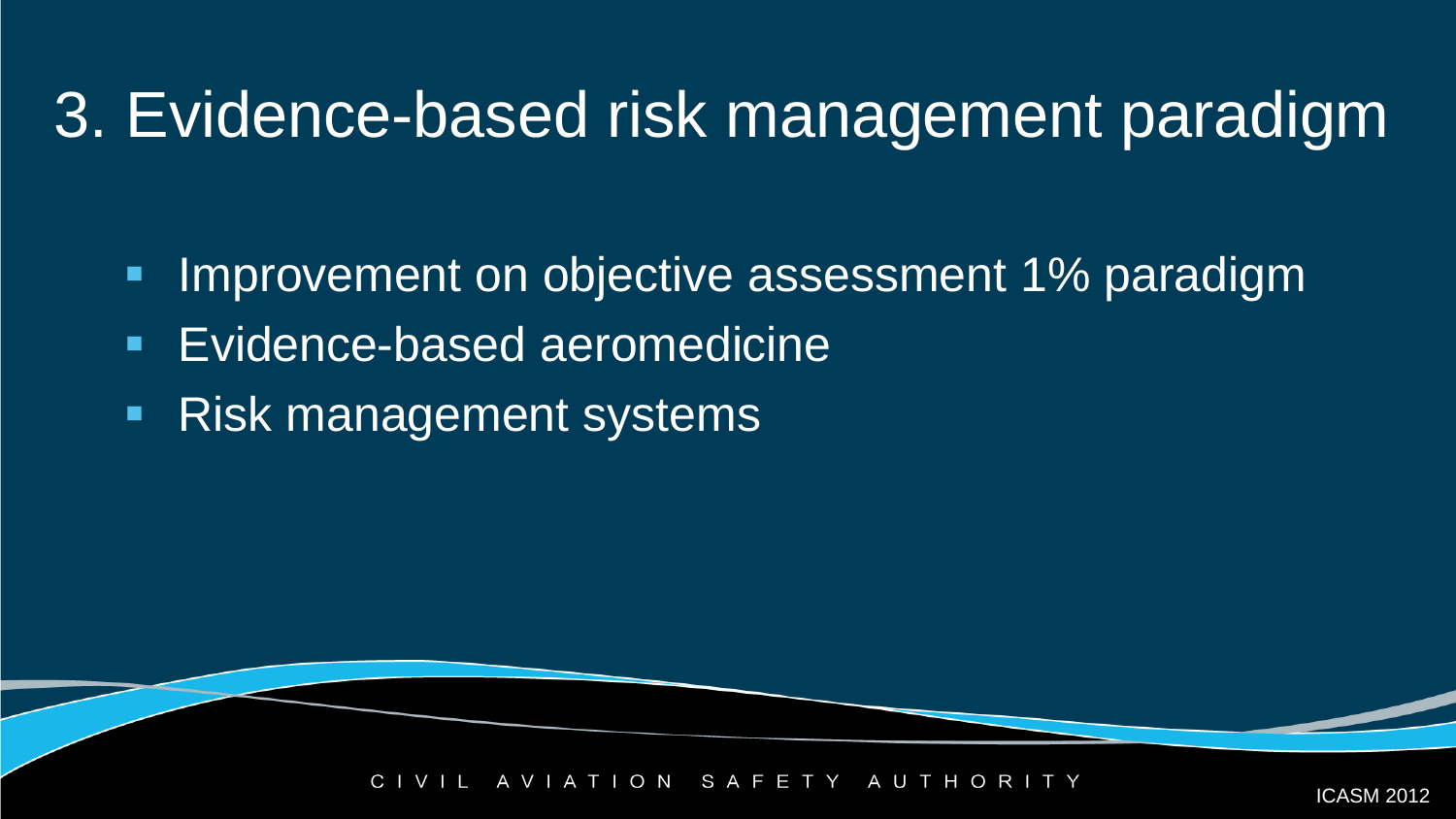# 3. Evidence-based risk management paradigm Framework **Process**



AVIATION SAFETY  $C<sub>1</sub>$ AUTHORITY VIL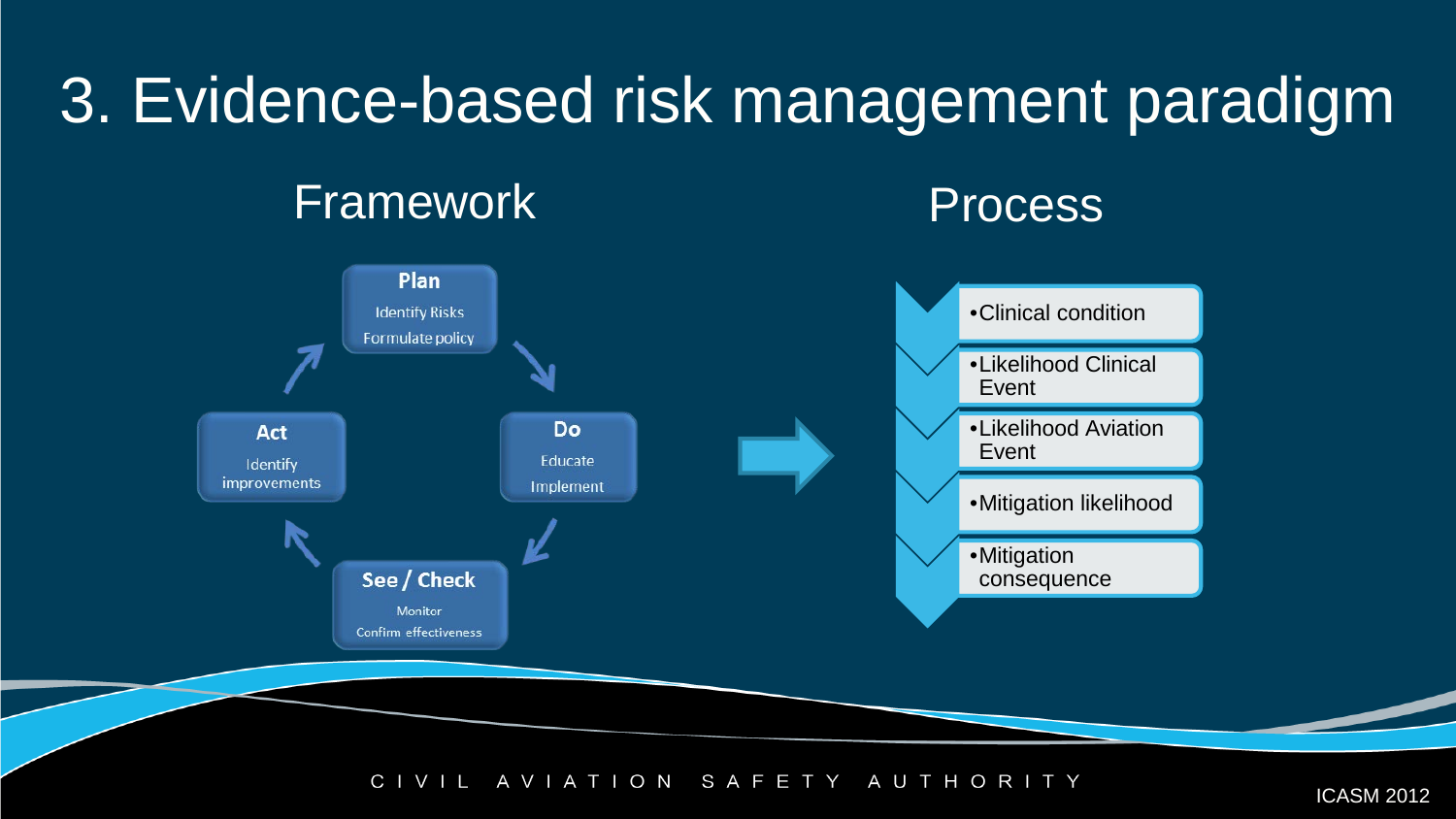

TION SAFETY AUTHORI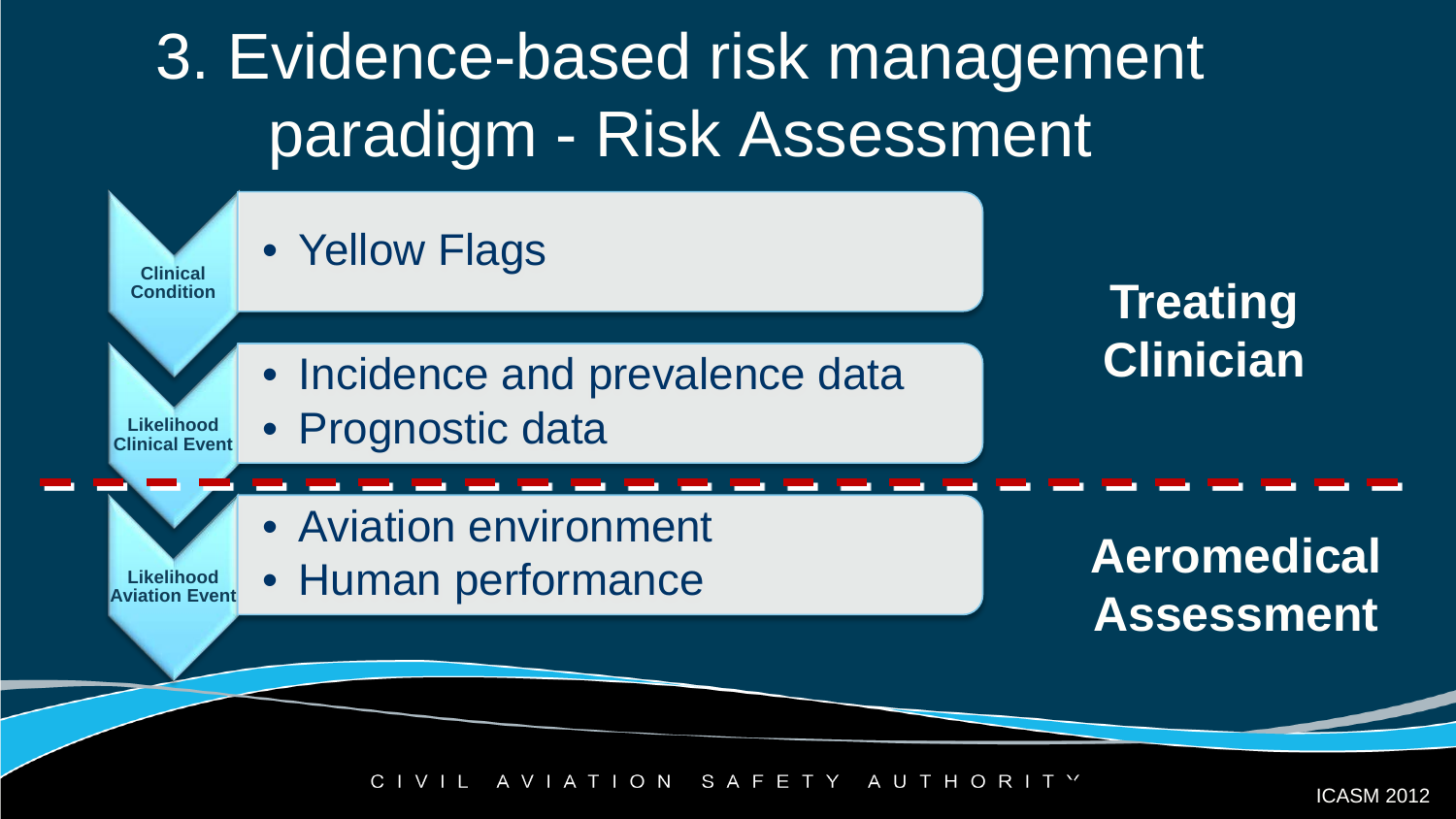## 3. Evidence-based risk management paradigm

#### **LIKELIHOOD Insignificant Minor Moderate Major Catastrophic Almost certain** High High Extreme Extreme Extreme Extreme Li**kely** <mark>Moderate High High <mark>Extreme Extreme</mark></mark> **Possible** Low Moderate High Extreme Extreme **Unlikely <mark>L</mark>ow Low <mark>Moderate High </mark>Extreme** Rare **Low Low Low Moderate High High** High

#### **CONSEQUENCES**

 $C<sub>1</sub>$  $V \perp$ AVIATION SAFETY A U T H O R I T Y ICASM 2012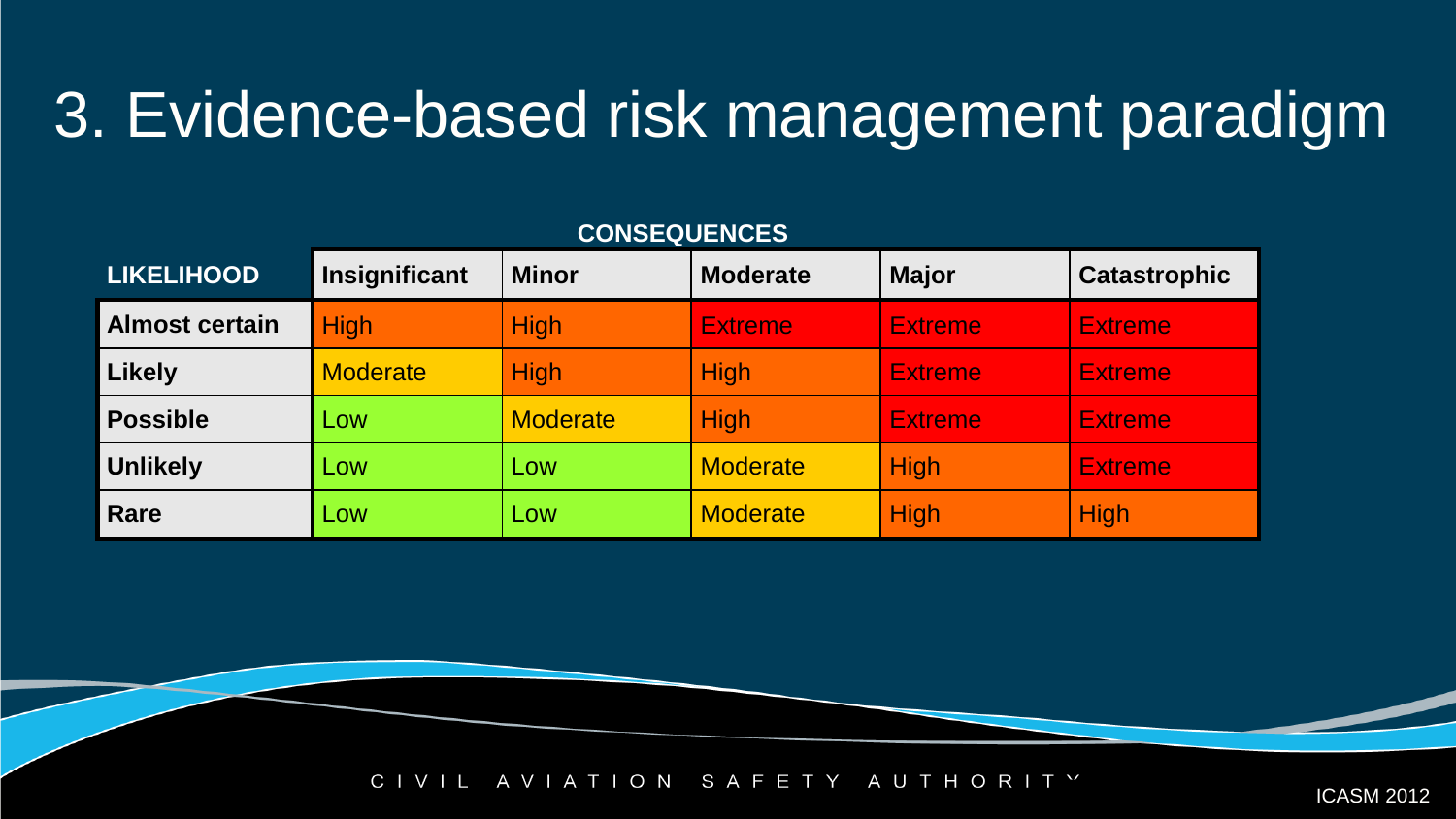3. Evidence-based risk management paradigm - mitigations

- Definitive treatment
- **Medication**

**Likelihood** • Surveillance

- Additional pilot
- No passengers

**Consequence**

• Local flying / No flying over built-up areas

**Clinical**

**Operational**

TION SAFETY A U T H  $\circ$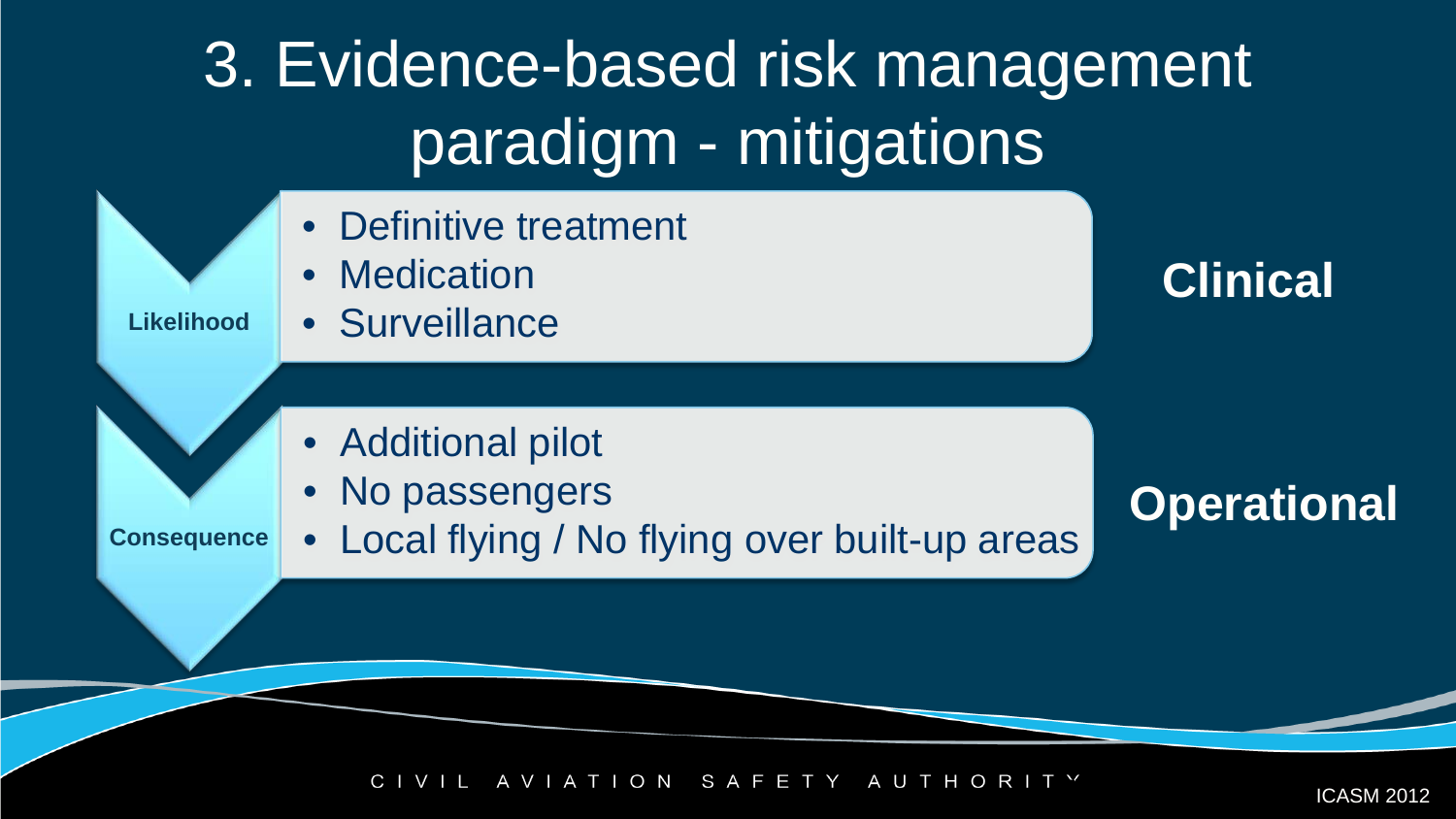#### 3. Evidence-based risk management paradigm



ION SAFETY AUTHORI C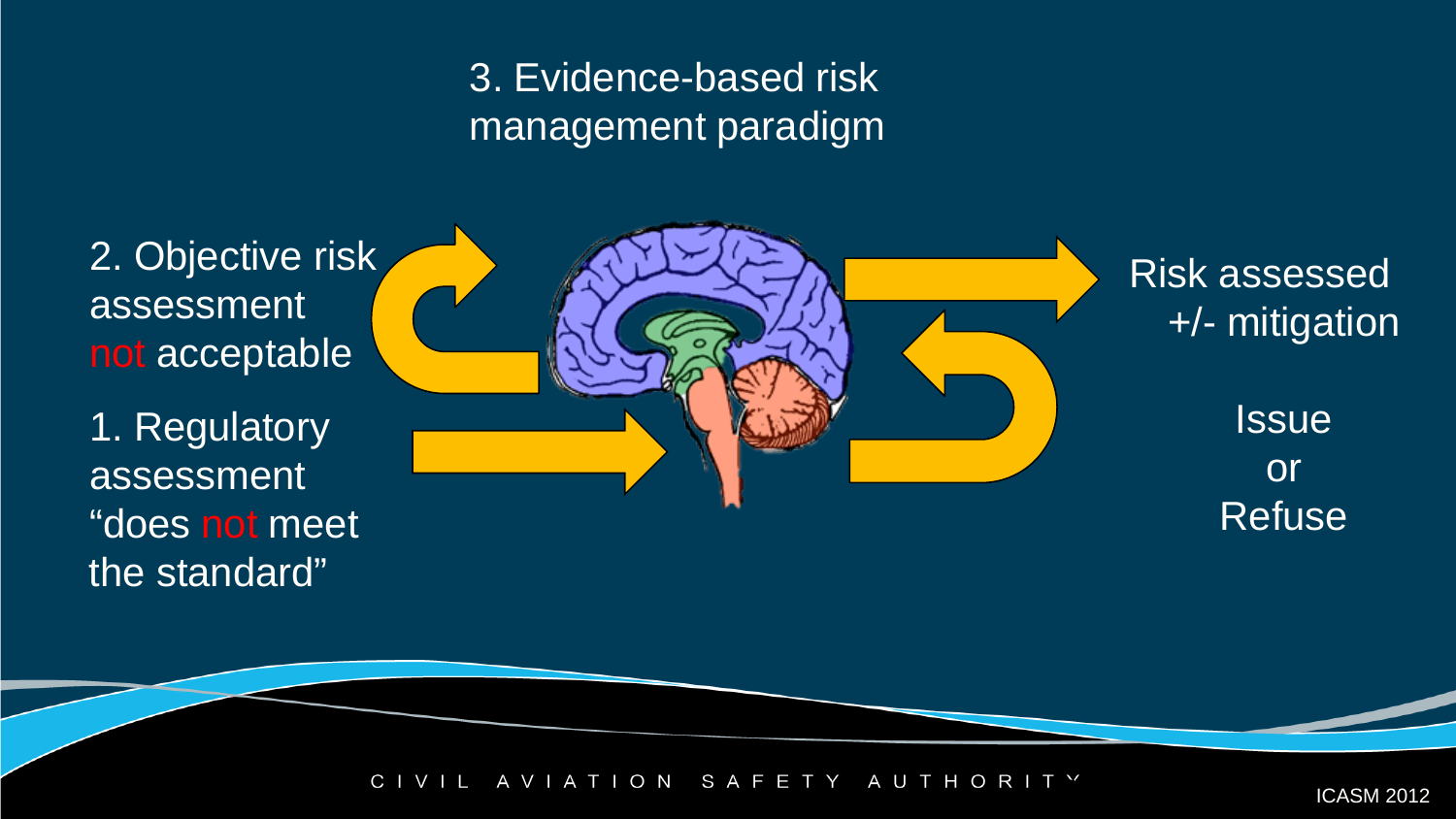# Benefits and difficulties of EBM based • Fair **ADM**

- Flexible
- Defensible
- Consistent
- Transparent
- Individualised



- Need more data to risk stratify
- More costly invasive investigations
- Clinical
	- management / Risk management disconnect

TION SAFETY AUTHORI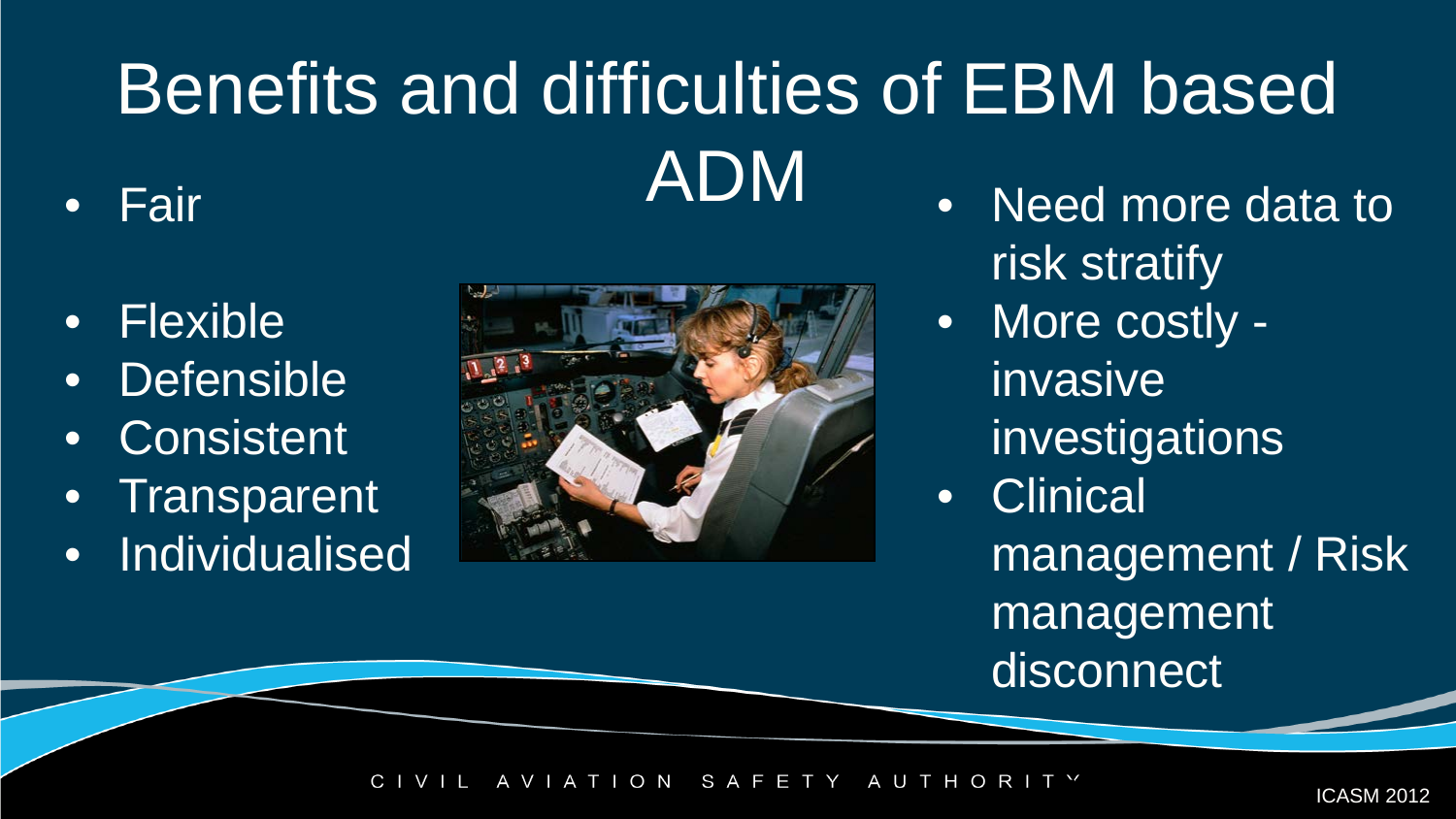# Questions ?



References:

Aeromedical decision-making: an evidence-based risk management paradigm. Watson ASEM 2005 The "1% rule" reassessed. Mitchell and Evans ASEM 2004 44th Annual Scientific Meeting of the Aerospace Medical Association. Anderson 1973

> AVIATION SAFETY AUTHORI  $\mathsf{C}$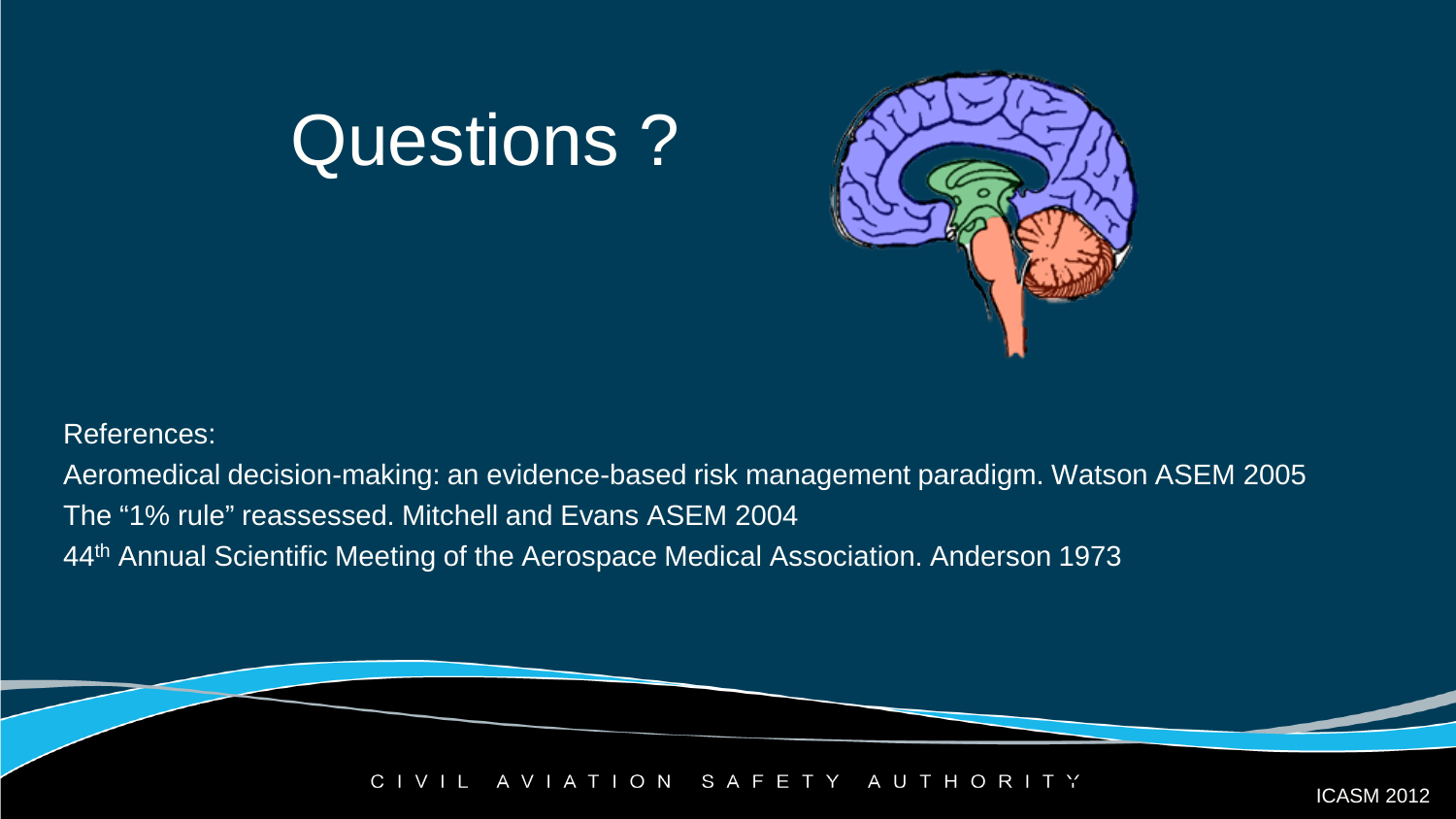- 5 parameters of "1% rule"
- Target fatal accident rate  $\overline{1}$  1  $\overline{107}$  flying hrs
- **Contribution of crew failure to total risk** 10%
- **Contribution of medical incapacitation to crew failure** 10%
- **Critical portion of flight 10%**
- **Probability that co-pilot could safely take over 99%**

 $O$  N S A F 2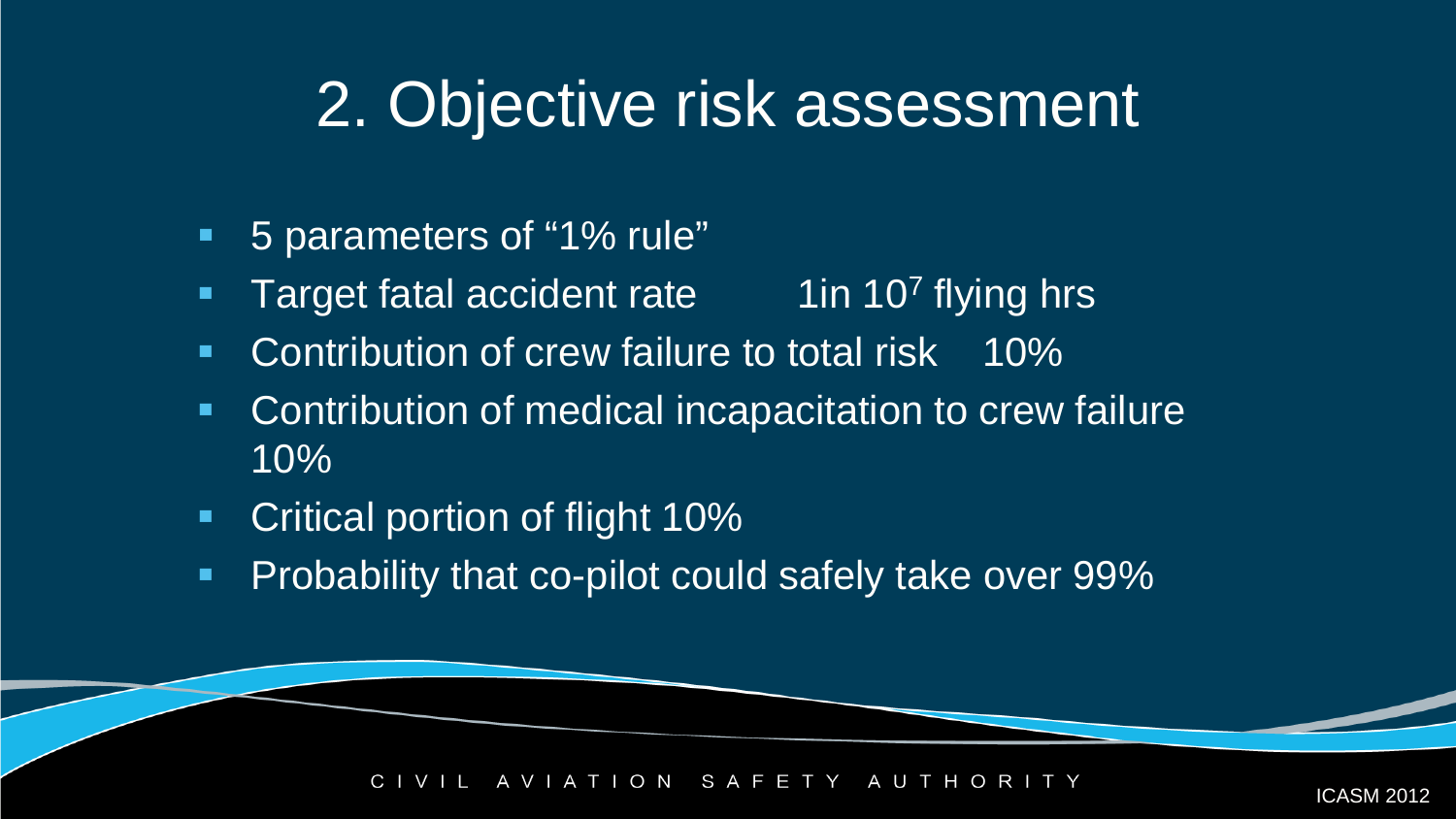# CASR 67.105

- **Neaning of safety relevant**
- For the purposes of this part, a medically significant condition is safety-relevant if it reduces, or is likely to reduce, the ability of someone who has it to exercise a privilege conferred or to be conferred, or perform a duty imposed or to be imposed, by a licence that he or she holds or has applied for.